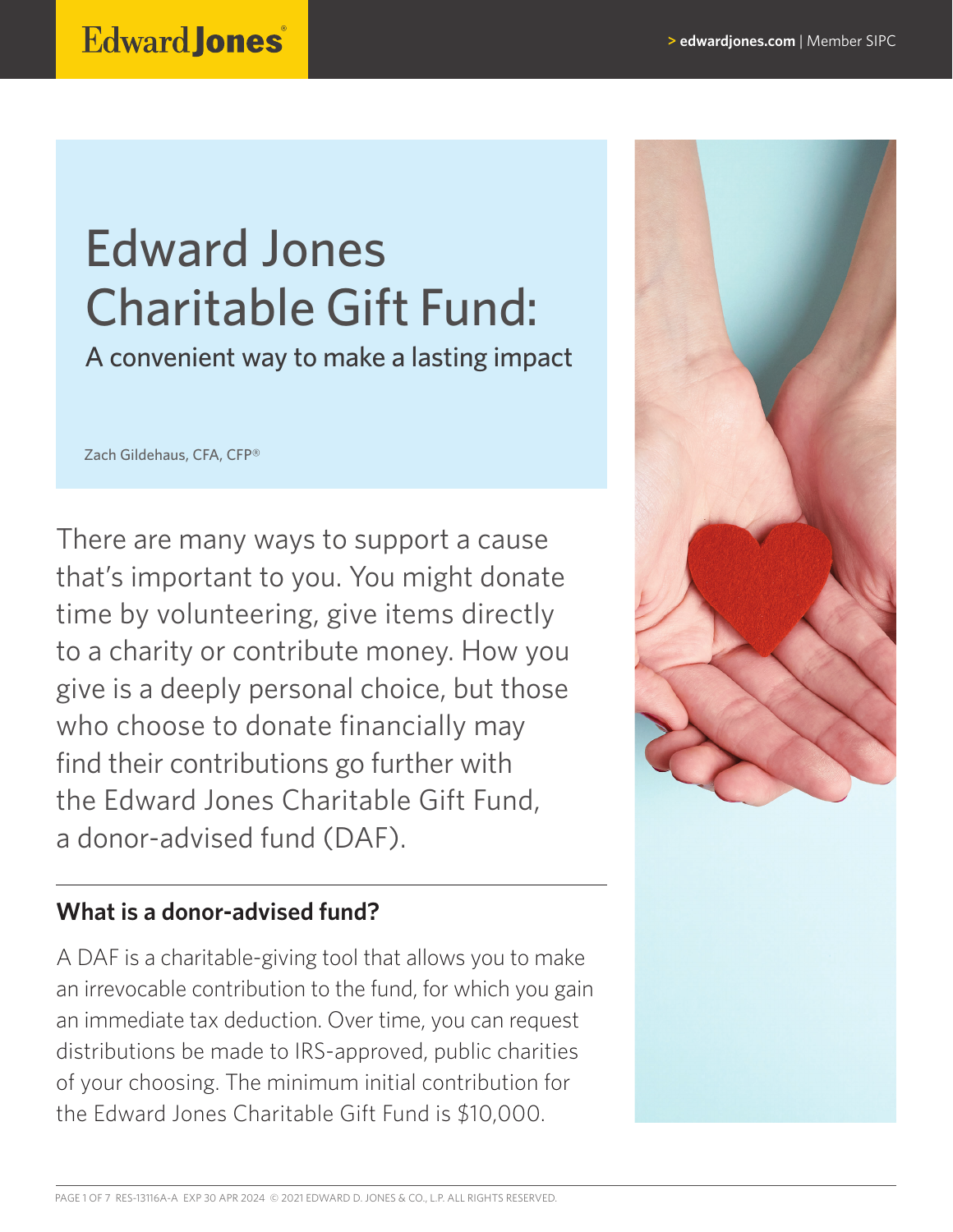#### **The donor-advised fund process**



1 Donor retains an advisory relationship with the DAF, allowing the donor to make recommendations on how the money is invested and granted.

# **Who should consider a donor-advised fund for charitable giving?**

A donor-advised fund can be a powerful tool for maximizing your charitable impact in certain situations – for example, if you want to give to charity and:

**… you want your charitable giving to be taxdeductible, but you don't give enough each year to itemize your deductions.** If you plan to make consistent charitable contributions, you may consider combining several years' worth of planned giving into a single DAF contribution. This may enable you to itemize your taxes and realize a larger deduction in the current tax year. And you can request a grant be made from the DAF to the charities of your choice over time. Remember, you receive the tax deduction in the year you contribute to the DAF and not when the money is granted from the DAF to the charity.

**… you own investments that have significantly increased in value.** Contributing appreciated securities directly to a charity allows you to avoid paying taxes on the capital gains. This means

the charity receives more of the proceeds than if you were to sell the security and then gift the after-tax proceeds. You can also take an income tax deduction for donations of securities. However, many charities are not set up to handle this type of gift, so transferring the appreciated securities to a DAF and then granting to the charities of your choice is a good way to use this strategy.

### **Giving \$100,000 of stock with \$90,000 of long-term capital gains to charity**

|                                | If you give the<br>stock to a DAF | If you sell the<br>stock for cash |
|--------------------------------|-----------------------------------|-----------------------------------|
| Capital gains tax <sup>1</sup> | \$0                               | \$18,000                          |
| Amount given to charity        | \$100,000                         | \$82,000                          |

<sup>1</sup> Assumes 20% capital gains tax rate and no fluctuation in value.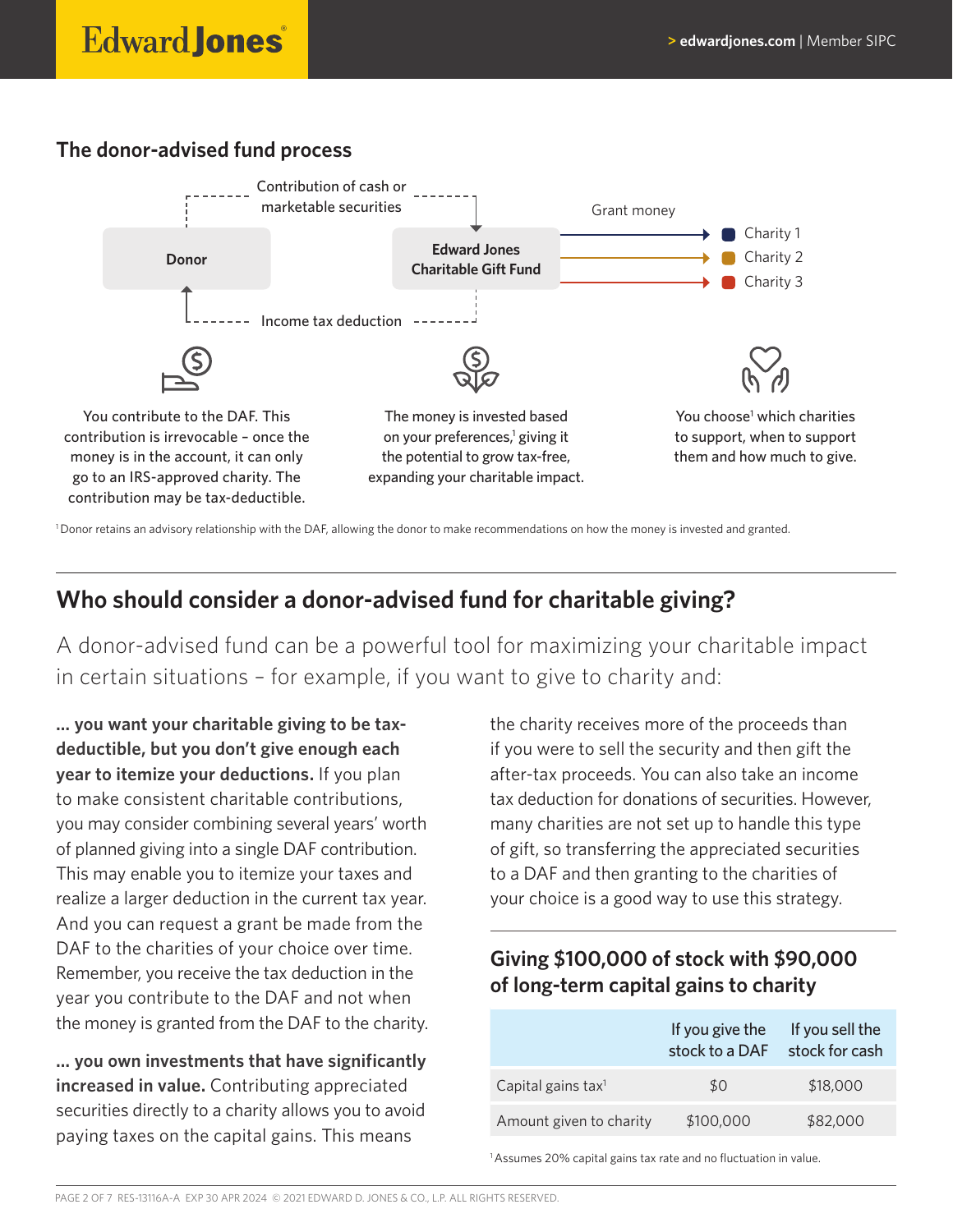**… you have experienced an unusually high-income year.** If you sold a business, exercised stock options, executed a Roth conversion or otherwise received extra income, it may be a good time to give. Similarly, you may want to consider giving if you expect your taxable income to be lower in the future, such as when you're nearing retirement. Typically, in high-income

years, your marginal tax rate is also higher, so the benefits from charitable giving in those years would be greater than in subsequent, lower-income years. By stacking future donations into a higher-income year and making grants over time from a DAF, you may increase your tax benefits as well as your impact on charitable organizations.

## **How you can incorporate a donor-advised fund into your financial strategy**

In addition to the potential tax benefits listed above, a donor-advised fund has several other benefits, depending on how you choose to use it.

**The opportunity to grow your charitable gifts over time, tax-free.** A DAF allows you to invest your contributions, providing an opportunity for the money to grow. Additionally, this growth is not taxable to you, the DAF or the charity that receives the grant. When determining the investment allocation in your DAF, consider the appropriate amount of investment risk for the DAF and how long you expect to make distributions or grants from it.

**Streamline tax reporting.** For those who itemize their taxes, keeping records throughout the year can be a burdensome process. If you plan to give to multiple charities throughout the year, you need to keep proof of your contributions through a donation receipt from every charity you support. Using a DAF may streamline your record keeping. Donating first to a DAF and then granting to multiple charities allows for a single donation receipt.

**Share the values of charitable giving.** During your lifetime, you may wish to pass along your giving activities to your children or loved ones. DAFs can allow for joint or supervised charitable giving. Giving money to a DAF removes it from your estate and may help alleviate intergenerational conflict about subsequent charitable grants.

**Leave a legacy.** A DAF can be a beneficiary of your will, trust, annuity, insurance contract, retirement plan or investment account. The DAF also allows you to name a successor older than 18, such as a child or spouse who can continue in your spirit of giving. Alternatively, you can direct the DAF to continue making grants to charities of your choice for a period of time after your passing. By donating amounts over the estate tax exclusion (\$11.7 million per person in 2021) to the DAF, you may be able to avoid the estate tax and receive an income tax deduction. This can be done either during your lifetime or through an estate plan.

#### **Provide an alternative to a family foundation.**

While family foundations offer more control over investment options, administration and granting, DAFs can offer many of the same benefits at a lower cost to set up and maintain.

# **Evaluate a charity's fiscal responsibility over time.**

Rather than giving a charity a single lump-sum donation, you may want to give smaller amounts over time while evaluating the charity's ability to fulfill its stated objectives. By contributing the full amount to the DAF in a single year, you realize any potential tax benefits upfront. Your stable grants could help the charity plan its budget.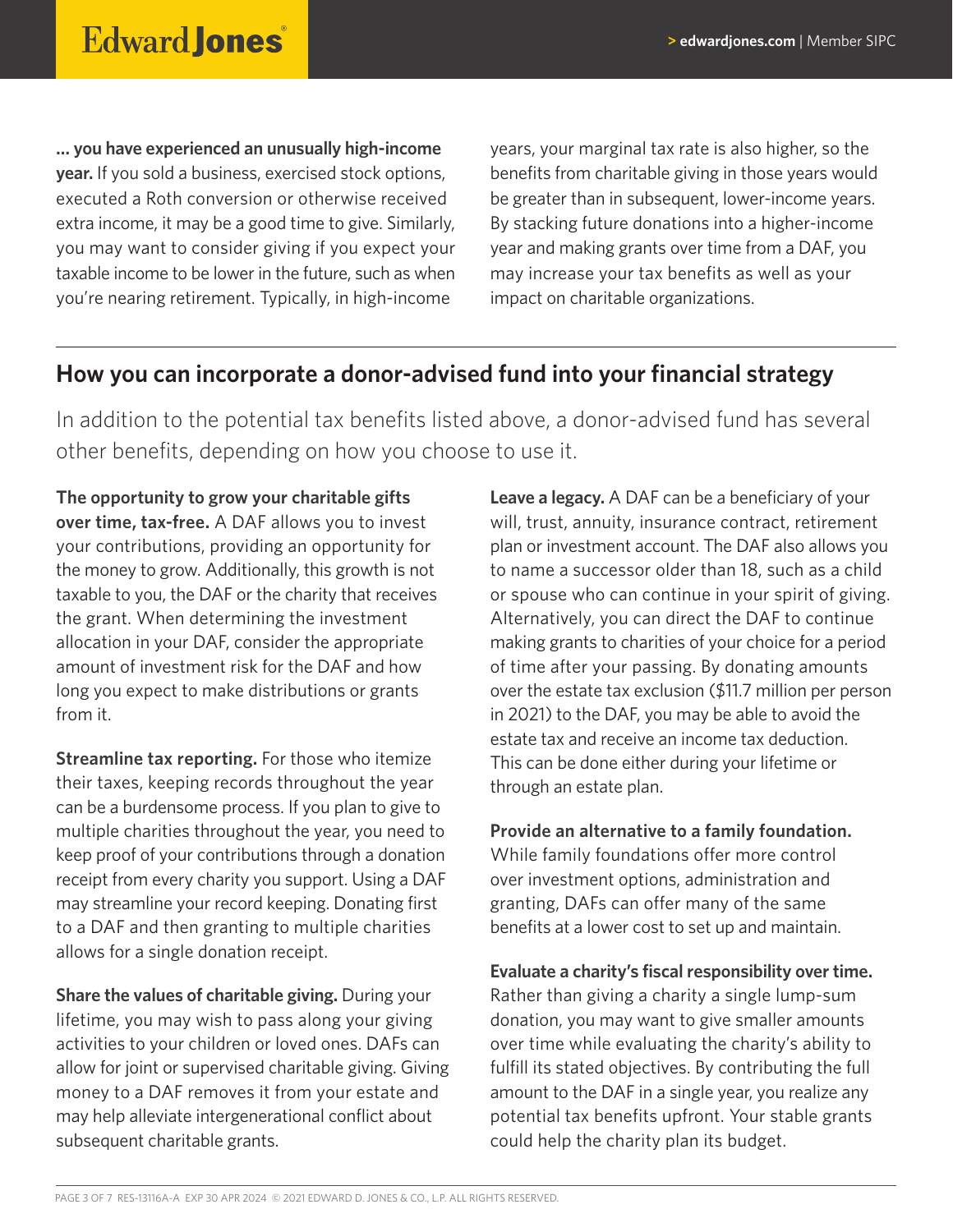# **Edward Jones**

**Remain anonymous to the charities you support.**  While some people may wish to maintain a close relationship with each charity they support, others may find the resulting volume of solicitations undesirable. A DAF can allow you to remain anonymous to the charity if you wish.

**In memoriam giving.** A DAF can allow you to honor a loved one's legacy in two ways. You can designate a grant from your existing DAF to be made in memory of your loved one, or a new DAF can be set up in their memory for friends and family to make contributions.

**Ensure the charities you choose to support are qualified by the IRS.** A third-party administrator is responsible for day-to-day operations of the DAF. As part of their services, they ensure the charity you support is approved by the IRS before fulfilling your grant request to make certain your donations are eligible for an income tax deduction.

# **Tradeoffs of using a donor-advised fund**

DAFs have several key benefits, but there are important tradeoffs to consider. Your financial advisor can help you determine if a DAF has a place in your financial strategy.



**Contribution is irrevocable.** Once you contribute to your DAF, you cannot access that money for anything other than charitable giving. Grants can only be made to IRS-approved charities.

**Investment risk.** Edward Jones Charitable Gift Fund requires individuals to invest their proceeds in a diversified mix of stocks and bonds. You can choose from six professionally managed portfolios ranging from conservative to more aggressive. While the amount of investment risk you choose for your DAF contributions depends on the portfolio you select, every portfolio will carry some risk of loss. It's important you understand the benefits and are comfortable with potential risks of using a DAF.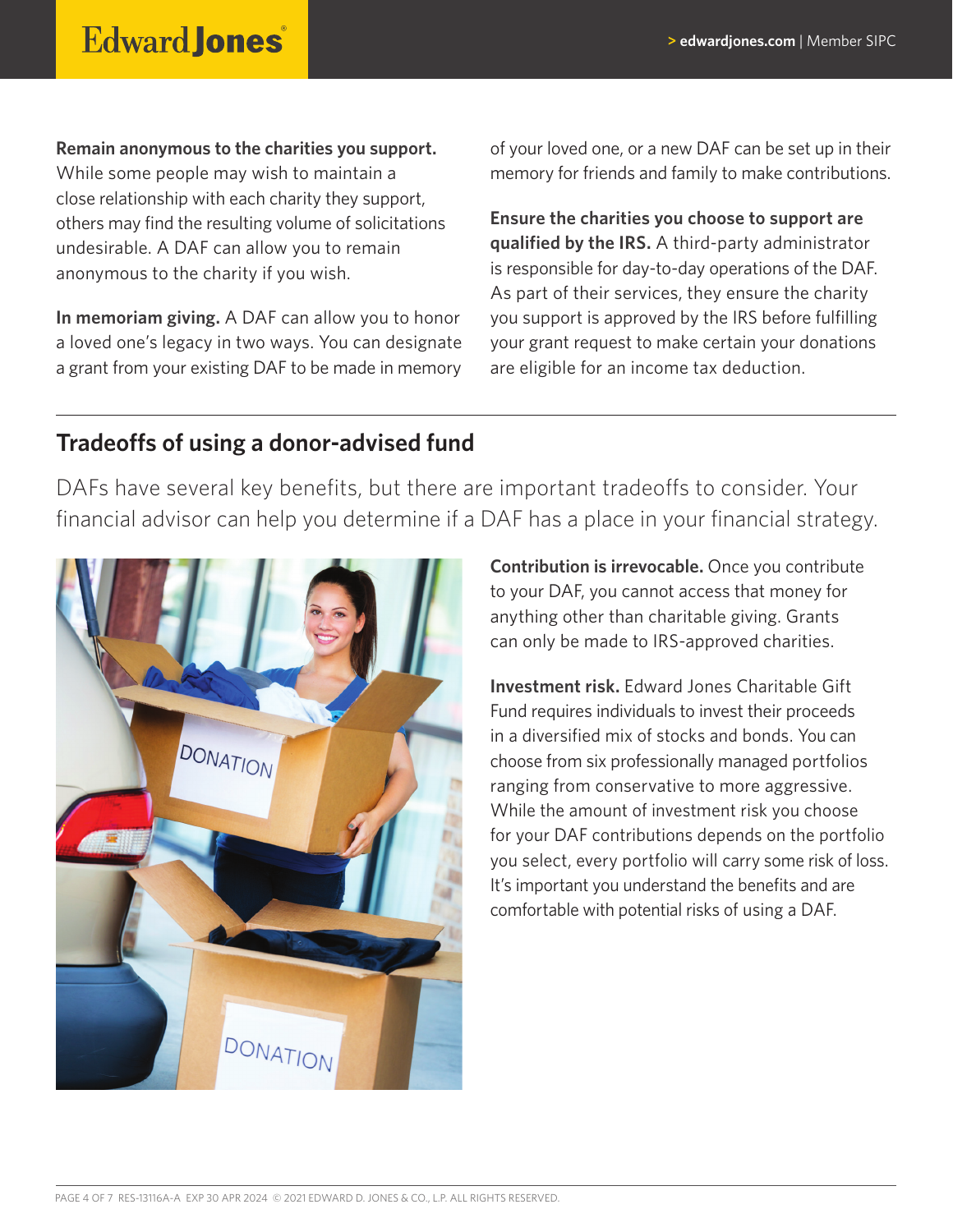**Lower levels of control.** While the DAF can be cost effective and offers streamlined administration, it does restrict the available range of investments, the donor's (your) ability to hire individuals to administer the program and the ability to grant money to individuals or private charities. If you want more control, you may want to consider other giving strategies.

#### **Investment management and other fees.**

While a DAF is a low-cost alternative to a private foundation, it still has fees. Therefore, it is generally not recommended to use a DAF to make a cash contribution and grant all the money to a single charity in a single year. It would be more cost effective to give the money directly to the charity.

#### **No contributions from qualified charitable**

**distributions (QCDs).** After age 72, individuals must take required minimum distributions (RMDs) from some retirement accounts, most of which are taxable. However, individuals who do not need this income can forgo this tax by designating the RMD as a QCD and directing the retirement account to distribute the money directly to a charity. Current IRS rules prohibit QCDs from being placed in a DAF.

#### **Additional considerations:**

- The minimum grant size is \$250. A DAF may not be suitable if you wish to give smaller amounts.
- There is a delay between the time you request a grant and when it is given to a charity. Grants generally cannot be used for specific fundraising events.
- Large gifts may reduce your tax bracket to a point it may be more advantageous to split them between multiple years. Work with your tax professional on potential multi-year tax planning.
- As with any strategy involving taxes, there is a potential for laws and tax rates to change, making the strategy less effective than expected.

#### **Giving back. Paying it forward. Making a difference.**

However you define it, many of us share the goal of supporting causes with a purpose. At Edward Jones, our purpose is to partner for positive impact to improve the lives of our clients and colleagues, and together, better our communities and society.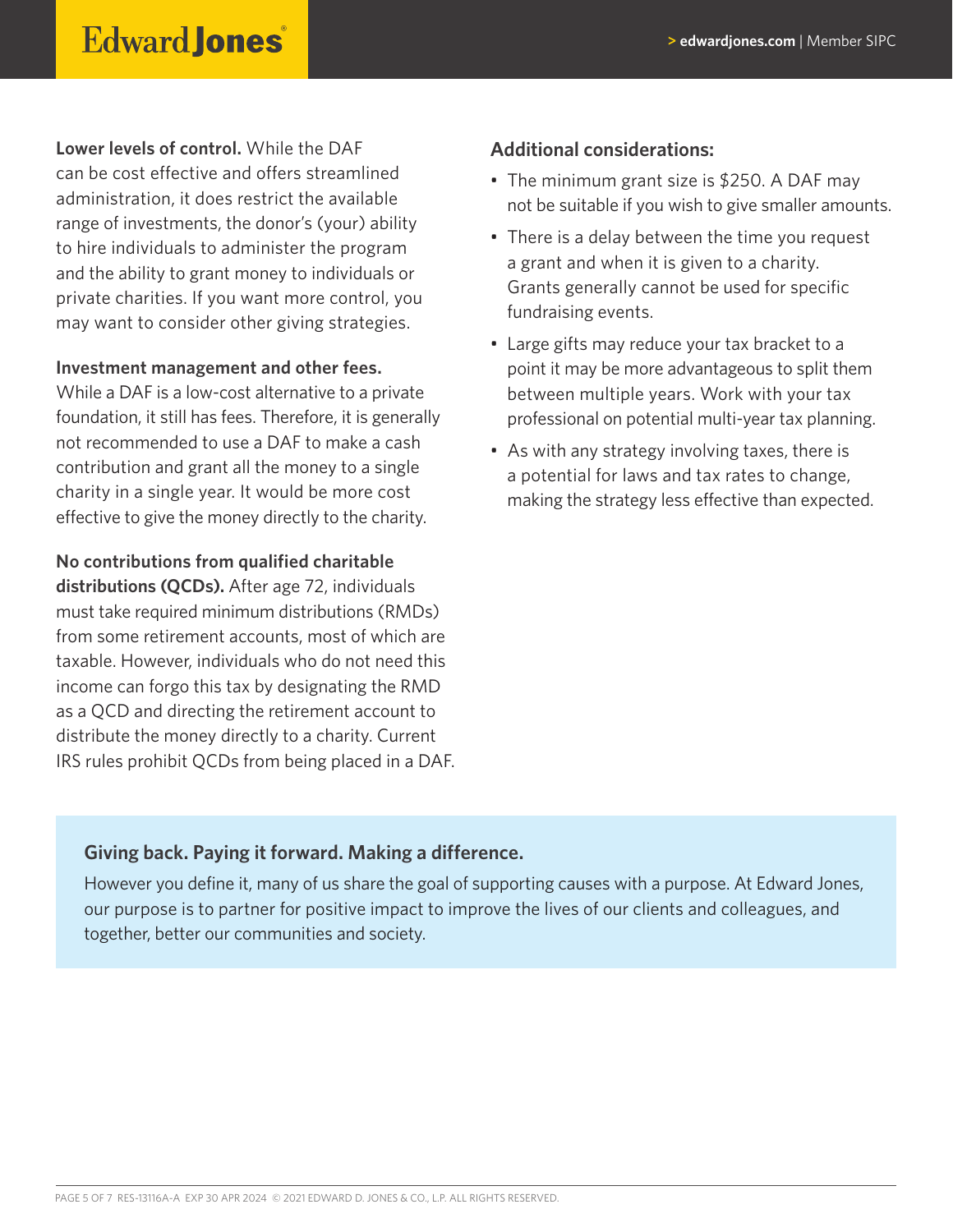# **General considerations for charitable giving**

#### **Contributions are still subject to IRS limits on charitable tax deductions**

Depending on the size of a cash donation, you can deduct up to 60% of your income for that year. Any donations above that amount can be used in any of the following five years. Similarly, contributing appreciated investments is limited to 30% of your income. Unused deductions generally can be used to offset taxable income for up to five years.

#### **Donating investments with a loss isn't beneficial**

While donating stocks or other investments that have appreciated to a DAF can provide extra benefit, donating an investment that has gone down in value is not as beneficial. Instead, consider selling the security to recognize the loss and donate the proceeds to your DAF. This loss can be used to offset taxable gains on other investments.

#### **Donating investments with short-term capital gains is less beneficial**

Gains on investments that you have owned for less than one year are considered short-term gains for tax purposes. If you donate investments with a short-term capital gain, your income tax deduction is limited to the amount you originally paid for the investment and not the current value. If you hold this investment for more than one year, you could receive a tax deduction for the full market value of the investment, subject to AGI limits. However, your circumstances might warrant selling or donating the investment. Working with your tax professional, your financial advisor can help you determine what is best.

#### **Prohibition on receiving more than incidental benefit**

As with all charitable contributions, you cannot receive more than any incidental benefit for your contribution to the DAF to receive the tax deduction. This is important to remember, as you may be giving from the DAF for years after you receive the tax deduction.